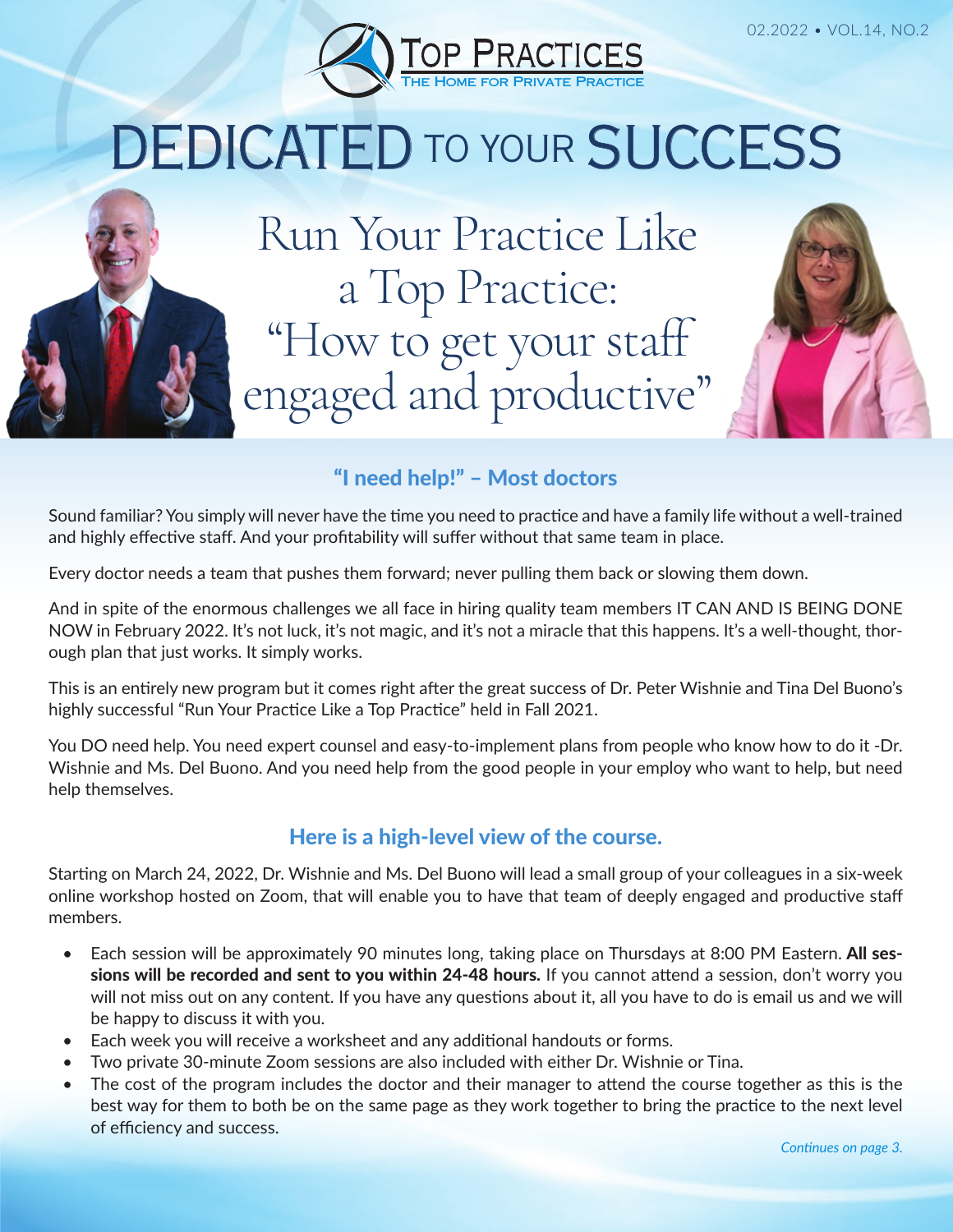# Boutique Your Practice to Earn More Perfect Patients



# By Tom Foster, CEO Foster Web Marketing

When you say "boutique," most people picture small tailoring shops or jewelry stores that cater to a highly specific demographic. But, if you really think about it, all kinds of businesses rely on the "boutique mystique" to reach their perfect clients—even podiatry practices!

Interested in doing the same? Here are 3 tips for making it happen.

#### 1. Don't Try to Be Everything to Everyone

The number-one rule of the boutique is to put a tight focus on your perfect patients. Show people your specialties, and use smart strategies that attract the right demographic:

- **• Use your website.** Get specific about who you are and what you do best. The more you reinforce it, the more people will associate you with exactly that.
- **• Show off your staff.** It breaks the ice and gives people a glimpse into the care they'll receive with you.
- **• Let past patients speak for themselves.** Testimonials are a great way to show potential patients exactly who you work with and what kinds of problems you solve.

And—bonus tip—all the above work for attracting better referral sources, too!

#### 2. Get Personal to Brand Yourself Without Trying

Don't assume that people want to see a "generic professional" when they look for a podiatrist. Instead, recognize that they want to find the one doctor out there that truly understands them and has the skills and experience to solve their problems.

When you humanize yourself and show off your personality, you'll calm your patients' fears and create a lasting connection.

#### 3. Use Technology to Create Big Impact With a Small Staff

The most successful boutique practices have great software working for them in the background, which allows them to automate routine marketing tasks, patient relationships, online reputation, lead tracking, and more.

It's how boutique practices look like pros, without an army of administrative staff!

#### Boutique Yourself With the Support of Boutique Podiatry Marketing Services

Lots of boutique businesses thrive by partnering with other boutique businesses that provide the high-quality services they need. Ready to go boutique?

Visit [FWMdoctors.com](https://FWMdoctors.com) to get started.

Dedicated to the TRUTH about marketing,

Tom Foster, CEO Foster Web Marketing

*Tom Foster is CEO and Founder of Foster Web Marketing. You can contact Foster Web Marketing at 888-886-0939.*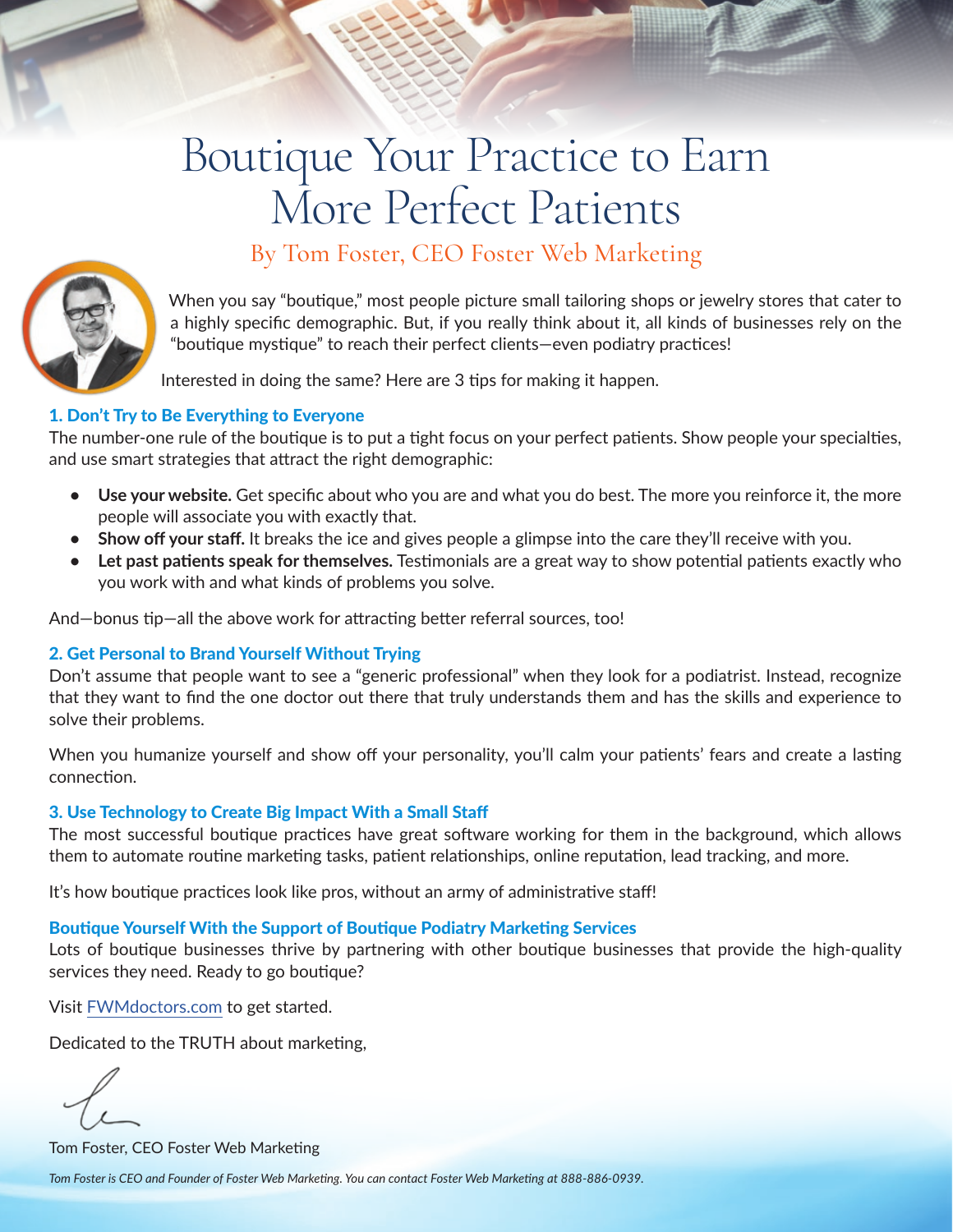*"Run Your Practice Like a Top Practice: 'How to get your staff engaged and productive'" continued from page 1.*

## RUN YOUR PRACTICE LIKE A TOP PRACTICE COACHING SESSIONS

- Week #1: Your coaches will send you easy-to-answer questions, expectations, and information before the first session so you know what to expect and how to get the most from the programs.
- Week #2: How to Lead with Purpose and Passion
- Week #3: Training is the key to success.
- Week #4: Conflict Resolution
- Week #5: Meetings are a waste of time...or are they?
- Week #6: How to keep the hamster wheel turning?

### REGISTER NOW AND RECEIVE 4 INCREDIBLE BONUSES!

- 1. The 15 Invaluable Laws of Leadership From John Maxwell Great leaders continue to grow their businesses. They don't sit on their laurels because they know things never stay the same. You are either growing or regressing. There are many reasons organizations don't continue to grow and this Bonus will help you figure out the right time to grow your business as well as how to overcome the fear of growth. In reality, there is only one time to grow your practice and that time is always right now. This bonus alone can be the difference between a six-figure practice to a multiple seven-figure enterprise. As a Certified John Maxwell Leadership Coach, Dr. Wishnie has access to incredible resources he can share with you. This is something you can't find anywhere else.
- 2. How to Bonus Your Staff From Rem Jackson Straight from our Marketing Master's Playbook, bonus number #2 is from Rem Jackson on "How to Bonus Your Staff." The purpose of a bonus is to positively impact people's behavior through a financial incentive so the organization's goals are met and exceeded. There is no other reason any business would pay a bonus. If you are bonusing for any other reason, reconsider. Bonusing staff is a common question that doctors have and have no idea how to do it successfully. Rem gives you a step-by-step plan spelled out that you can implement in your practice right away. Money does motivate, but the real motivation comes from being recognized for the work and contribution that each team member makes.
- 3. Either You Manage Your Time or It Manages You From Tina Del Buono One thing we hear often is, "I just do not have enough time." Bonus #3 is a simple but effective way that you and your staff can learn how to jumpstart a time management/self-management plan. This bonus gives you 8 key steps and directions for how you can set yourself up for success along with a time management log to keep you on track.
- 4. Final Incredible BONUS! You and your entire staff will be invited to attend a private "members of this group only" 90-minute live online seminar. The topics are below. If you want you and your staff to all be on the same page in:
	- Understanding why great communication is vitally important,
	- Learning insights about each other's differences and how to avoid and solve conflict

Then you won't want to miss this! This interactive live seminar for you and your staff is worth the total cost of this entire program alone! And don't worry if you or a staff member cannot make it to the live seminar, it will be recorded, and you will be sent a copy to watch at your convenience. Here is the agenda:

- Leadership Communication ~ Dr. Peter Wishnie
- How to Get Along with Your Co-Workers ~ Rem Jackson
- Conflict Management ~ Tina Del Buono, PMAC

Cost: \$1997 (\$1497 for Top Practices Members or Previous Run Your Practice Like a Top Practice Participants with Coupon Code toppractice22)

If not now, when? Register now and make 2022 your year.

[REGISTER NOW](https://www.toppractices.com/library/run-your-practice-like-a-top-practice-course-from-top-practices-practice-management.cfm)